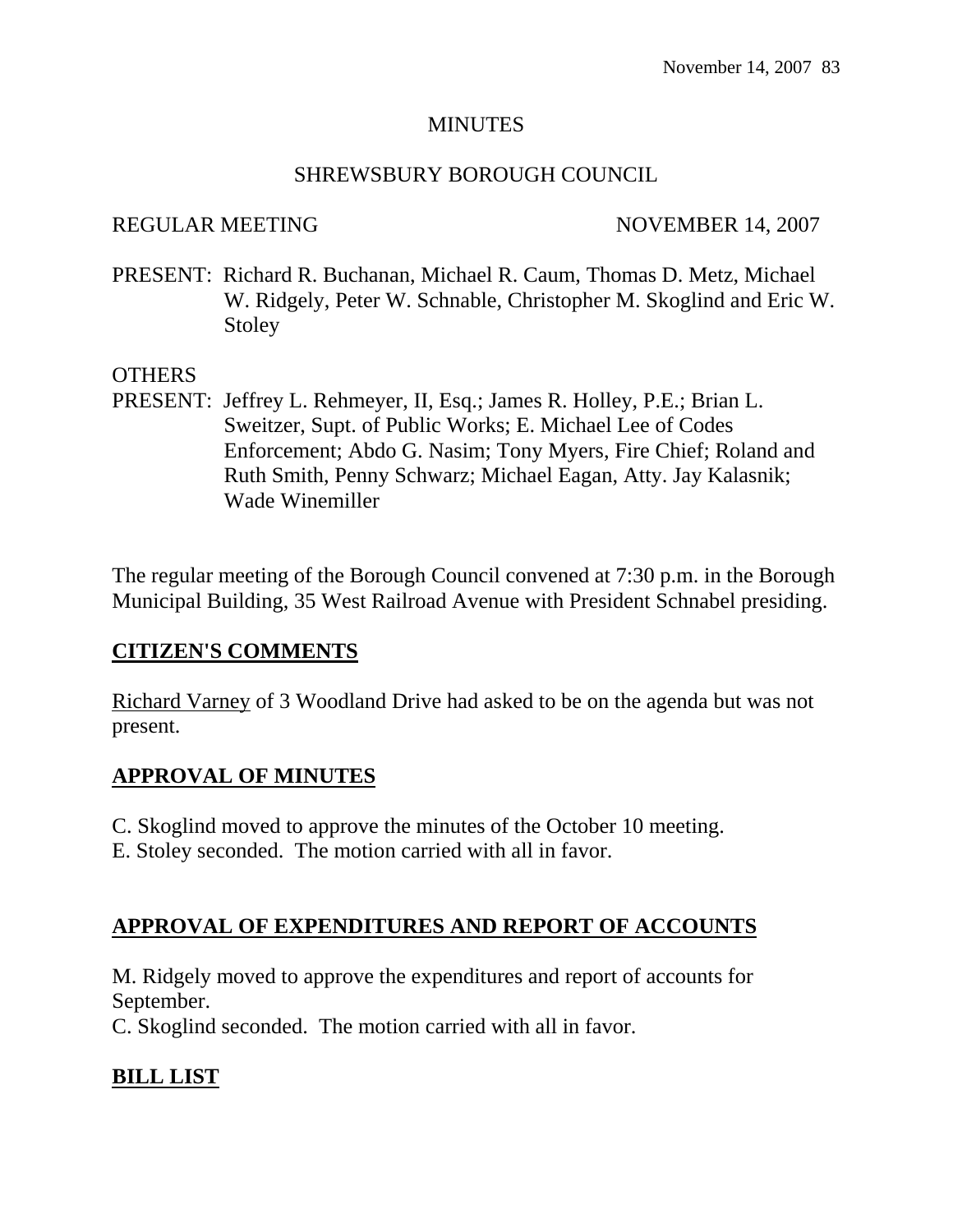The bill list was presented for October; General account: check numbers 8600 thru 8656; Water account: check numbers 3872 thru 3890; Sewer account: check numbers 3799 thru 3809; Highway aid: no checks.

M. Ridgely moved to approve the bill list for October.

C. Skoglind seconded. The motion carried with all in favor.

# **SUBDIVISION AND LAND DEVELOPMENT BUSINESS**

Mike Eagan and Attorney Jay Kalasnik were present regarding 380 North Main Street. Mr. Eagan has been before the Zoning Hearing Board two times to try to continue what he feels is a non-conforming use. The first application was for car sales and repairs and is on appeal with the Court of Common Pleas. The second application was to allow warehousing of fireplace inserts. The Zoning Hearing Board felt the proper procedures were not followed in the past for the prior uses at that address and the Board does not recognize it as a continuing non-conformity. Mr. Eagan asked Council to consider amending the Zoning Ordinance to allow a small warehouse in the R-A zone or consider rezoning the property to Commercial.

An issue raised by the Zoning Hearing Board was the proposed two principal uses which would be residential and a warehouse and the square footages for each not being met.

Penny Schwarz of 379 North Main Street, Wade Winemiller of 24 Valley Road and Roland Smith of 376 North Main Street were not in favor of rezoning. The rear setback for the of the warehouse buildings is two feet in one area and four feet in another area and were added onto without a permit.

Mike Lee said he thought Mr. Eagan would have no problem in continuing with a non-conforming use at this location.

All Council members present were opposed to amending the Zoning Ordinance to allow warehousing as a use by right or by special exception as this would be changing the Ordinance for one property.

The consensus of Council was to not rezone the property because of the potential uses that could go in but because of the history of commercial-type uses, they would like to see Mr. Eagan be able utilize the garage space.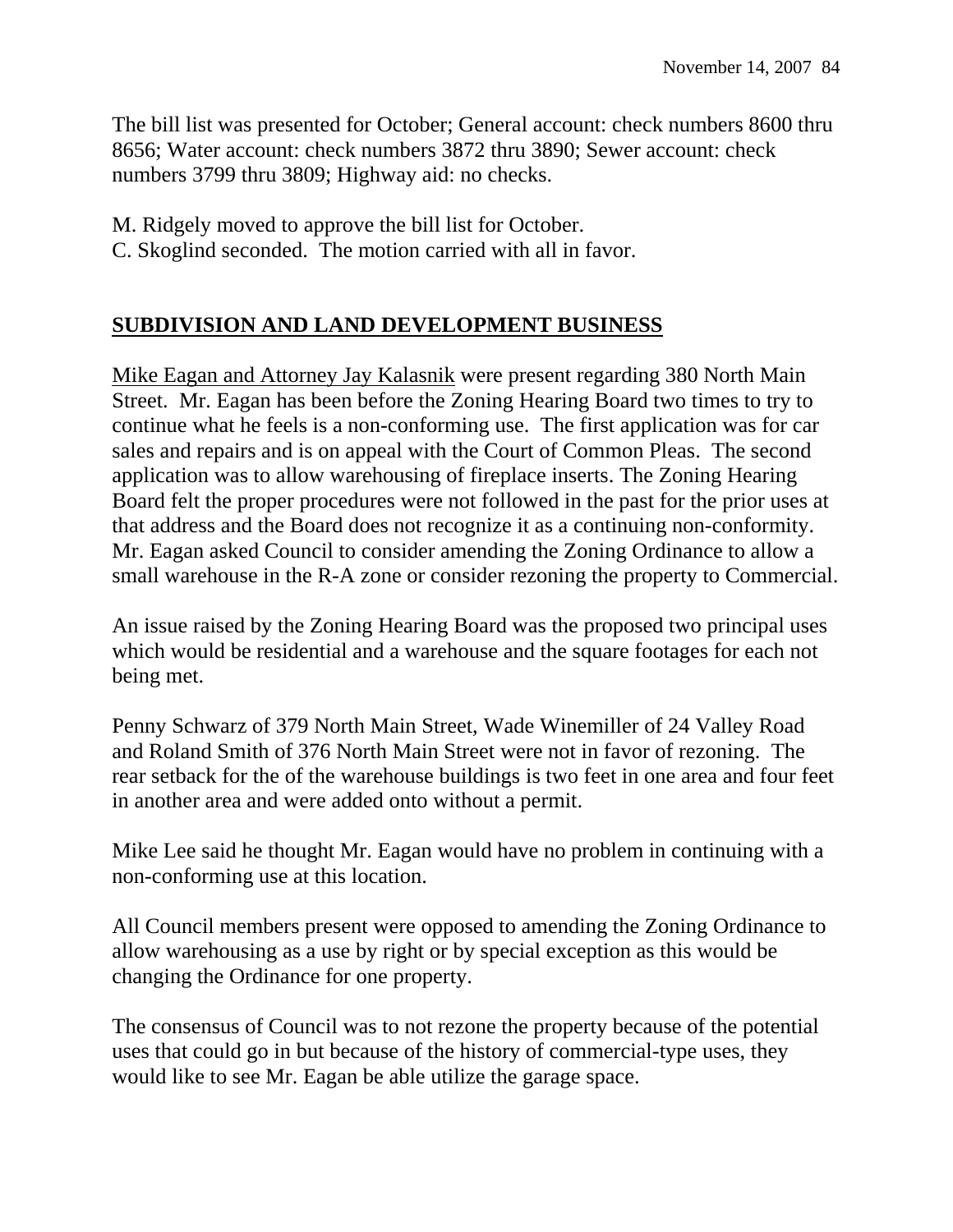Council asked Solicitor Rehmeyer to work with Mr. Eagan's attorney, the Subdivision, Land Development and Zoning Ordinance Committee and the neighbors to come up with a solution to allow a passive warehouse use for the garage units. This would be a negotiated compromise with input from the neighbors and an agreement signed by Mr. Eagan. The use of the community meeting room was offered.

### **Southern Regional Police** – Richard R. Buchanan

Buck highlighted the report for September. The police budget was approved with a \$41,000 increase for the Borough, just under \$5,000 for Glen Rock Borough and \$59,000 for New Freedom Borough. New Freedom Borough had asked for more hours and patrol time.

# **REPORTS**

### **Codes Enforcement** – E. Michael Lee

Mike reported construction has dropped off. Mike was asked to check into abandoned vehicles, particularly in the Krout development. Mike was also asked to look at the sandwich signs that are appearing and some are within the sight triangle which should be removed as soon as possible.

#### **Water & Sewer** – Richard R. Buchanan

#### 218 South Main Street High Water Consumption

Bryan Brown received a third quarter bill for 85,700 gallons. The meter was read on three occasions after that and it appears his consumption is back to normal which takes away the doubt of the meter failure. As usual, the property owner has the option of having the meter removed and tested. We will offer to read his meter weekly for 30 days to track usage.

#### Sewer Deduct Meter for 25 West Clearview Drive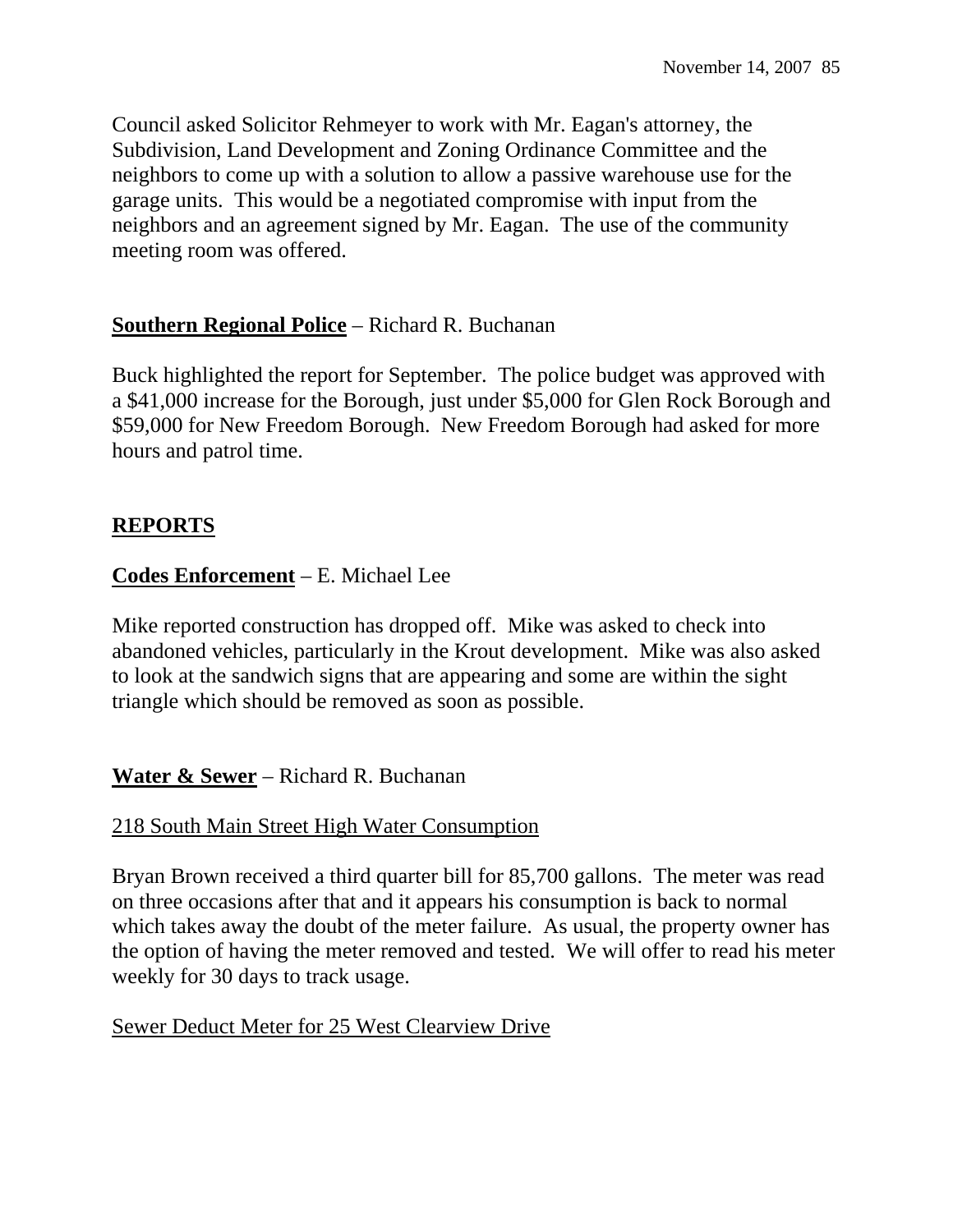An application for a sewer deduct meter for Shades of Green Landscaping was received. The business does not meet the five EDU requirement and five out of the last eight quarters, the business has used two EDUs.

The Secretary was directed to bill Shades of Green for one additional water and sewer EDU and that the business does not meet the requirements for a sewer deduct meter.

### Shrewsbury Shopping Center (former Kmart)

A letter was received from the shopping center's attorney asking for a meeting to discuss whether the additional sewer EDUs required should come from the Borough or the Township. The mutual agreement was the Borough would no longer sell EDUs outside the Borough and the lawsuit filed by Hopewell Township several years ago for extra capacity was unsuccessful. There will be no meeting and the owner of the shopping center was previously instructed to purchase their EDUs from Shrewsbury Township, who agreed to sell a representative of the shopping center two EDUs in 2006.

# **Zoning Hearing Board Appointments**

E. Stoley moved to appoint John T. Speights as a sitting member of the Zoning Hearing Board with a term to expire January 1, 2010. T. Metz and C. Skoglind seconded. The motion carried with all in favor.

E. Stoley moved to appoint Abdo G. Nasim as an alternate for the Zoning Hearing Board with a term to expire January 1, 2010. M. Ridgely seconded. The motion carried with all in favor. Abdo will resign from the Municipal Authority.

# Water Theft at 19 Briarwood Road

Buck stated he must file charges with the PA State Police since the resident lives in the Township.

# **Public Roads & Lighting** – Christopher M. Skoglind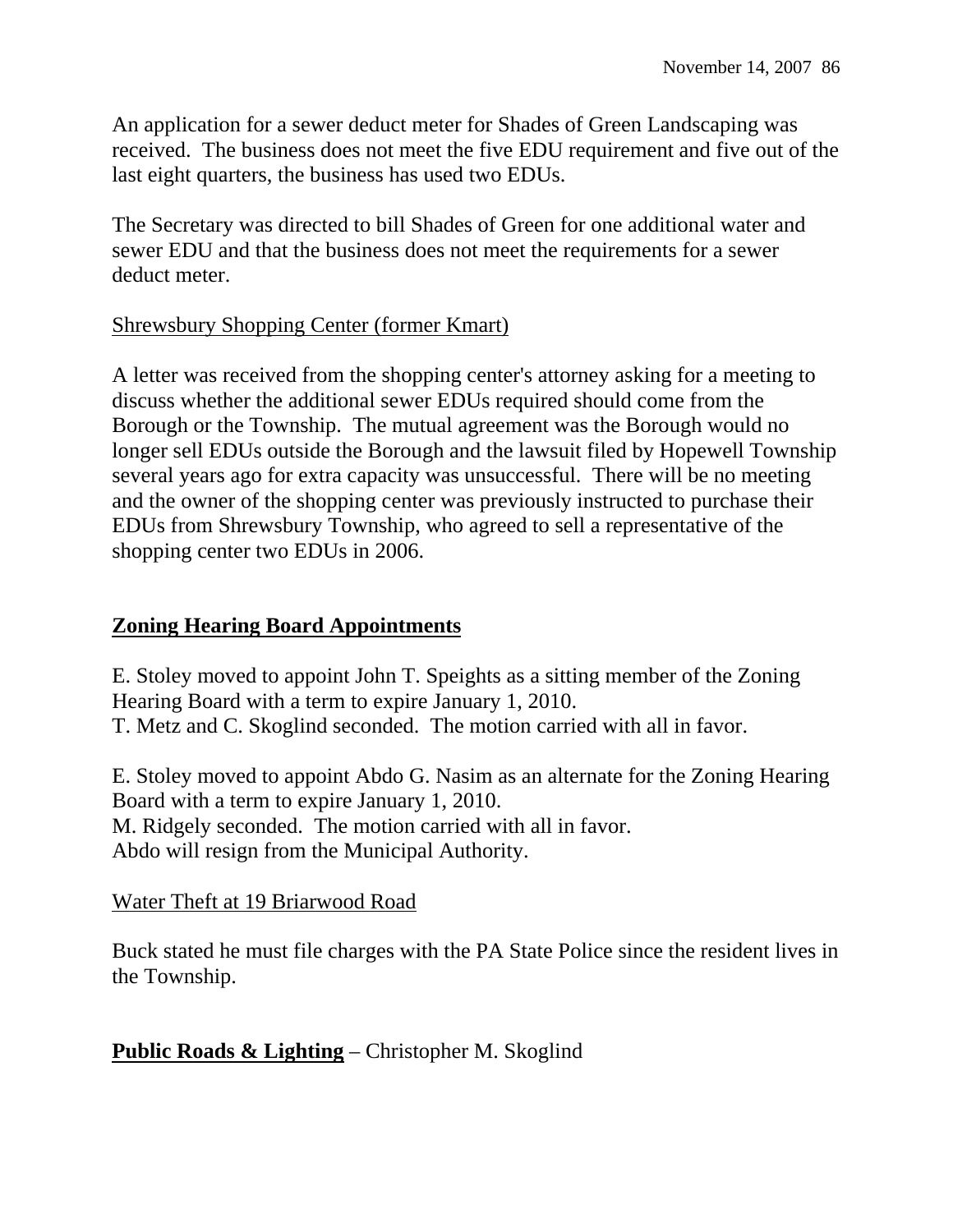#### Tree at 311 West Forrest Avenue

Notice was given to the property owner to trim the tree to a height of seven feet with a deadline of November 15. B. Sweitzer said he will make one more attempt to work with the property owner and if that is unsuccessful, Solicitor Rehmeyer was instructed to send the ten day notice that the work will be done by the Borough.

#### Parking Issue on East Clearview Drive near North Main Street

A resident said she has trouble backing out of her driveway if a car is parked on the south side of East Clearview Drive near North Main Street

A letter will be sent to the County's Traffic Engineer asking for a study to see if parking should be prohibited on East Clearview Drive between North Main Street and North Highland Drive.

### Parking Issue on South Main Street at South Church Street

A complaint was raised that on Sunday mornings vehicles park in front of 161 South Main Street and block the sight view when pulling out of South Church Street.

The curb will be painted yellow 15 feet from the intersection.

#### Resolution to Upgrade Two Street Lights

C. Skoglind moved to sign the resolution provided by Met Ed for the upgrading of street lights at 17 South Main Street and 144 North Main Street. E. Stoley seconded. The motion carried with all in favor.

# **Public Lands, Buildings and Finance** – Michael W. Ridgely

#### Tentative 2008 Budget Adoption

The 2008 budget will be adopted tentatively at the December 12 meeting.

#### Year-end Meeting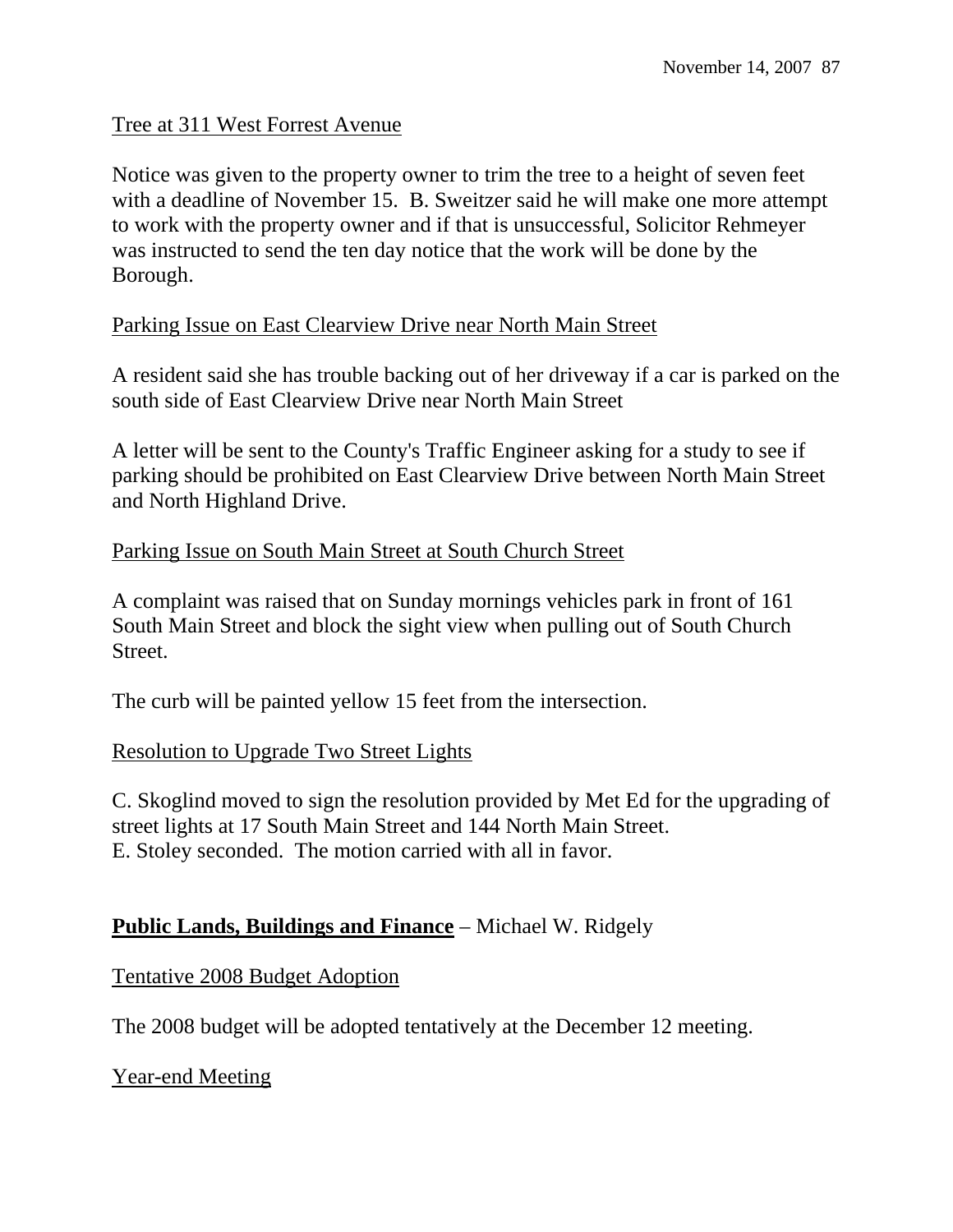M. Ridgley moved to set December 26 as the year-end meeting to adopt the final 2008 budget with a millage rate of 1.42.

T. Metz seconded. The motion carried with all in favor.

# VGA Projector and Screen

The EMA is requesting authorization to purchase a VGA projector and screen which can also be utilized for Borough meetings.

M. Ridgley moved to approve the purchase of the projector and screen if there is money in the budget. E. Stoley seconded. The motion carried with all in favor.

New Swings at Playground

B. Sweitzer said a flat area 40 x 60 is required for the swing set and there is not enough flat land available.

# **ENGINEER'S REPORT**

#### Covington Ridge Detention Pond

The developer contacted Engineer Holley to see if they could leave the sloped area with the existing vegetation as is with the understanding they re-do the rest of the pond per the plan. The plan calls for a four foot retaining wall. If the plan is not followed, a release would be required from the purchaser of the house listing what was changed from the original plan. Tony Myers said grading has been going on for the past week which means the original plan is being followed. Engineer Holley was asked to inspect the wall and submit a report.

# **SOLICITOR'S REPORT**

#### Grease Trap Ordinance

Solicitor Rehmeyer was authorized to advertise the ordinance for adoption.

Grim's Glass and Plastics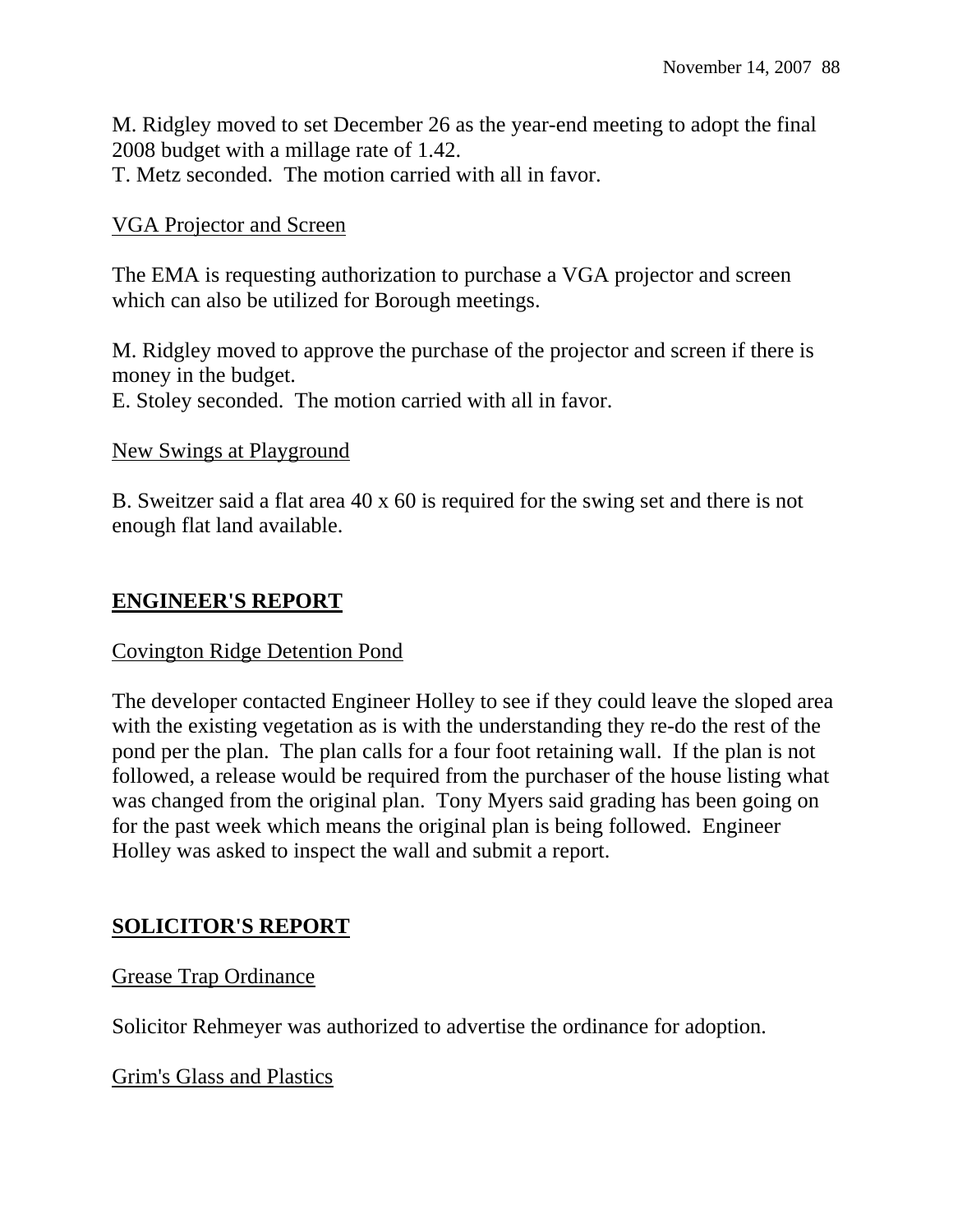A question arose about use of the apartment at 21 South Hill Street by a new owner. The agreement says the apartment use was just for Mr. Miller and his family.

# 27 Valley Road

There are two separate deeds for this parcel but the property owner has been paying taxes for one parcel. The owner had inquired about subdividing which would create two non-conforming lots and sewer capacity for subdividing and creating non-conforming lots was not taken into account when capacity was reserved in the plant.

# **EXECUTIVE SESSION**

Council went into an executive session at 9:25 p.m. to discuss possible litigation and land purchase.

The meeting was reconvened at 9:47 p.m.

# **Public Safety, Welfare and Personnel** – Michael R. Caum

**Secretary's Report** – Cindy L. Bosley

#### Reorganizational/Regular Meeting

The first meeting in January will be on Monday, the  $7<sup>th</sup>$  at 7:30 p.m.

# **York Area Tax Bureau** – Thomas D. Metz

The North York Borough approved the plan for the Bureau's new building.

# **Subdivision, Land Development and Zoning** – Eric W. Stoley

#### Amendment to Buffer Zone

E. Stoley moved to adopt Ordinance 2007-4 to amend sections 306, 306.1, 306.2, and section 306.3 and the impervious surface section 102.3 and 303. C. Skoglind seconded. Roll call vote:

Buchanan yes, in favor